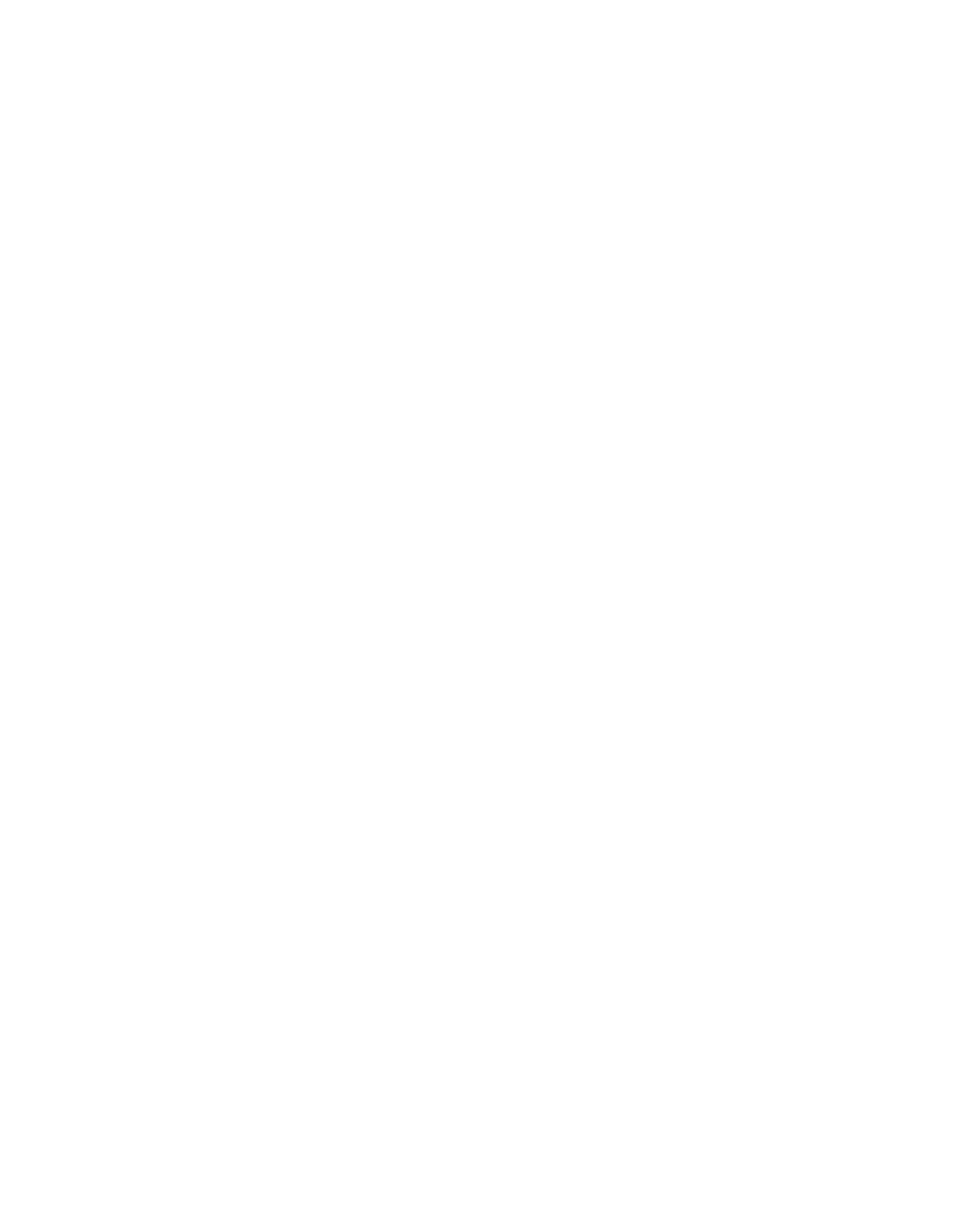MALE AGE GROUP: 30 - 34

| Place Name |                      | No.           |  |              |                 | Ag S Wetsu Wave Usms No. | Time    |
|------------|----------------------|---------------|--|--------------|-----------------|--------------------------|---------|
|            |                      |               |  |              |                 |                          |         |
|            | 1 JOE ETHINGTON      | 317 33 M Yes  |  |              |                 |                          | 46:00   |
|            | 2 SEBASTIAN GOSZTYLA |               |  | 419 30 M yes | $7\overline{ }$ | 2194-09PTA               | 50:15   |
|            | 3 AARON ZANDER       | 1192 31 M Yes |  |              |                 |                          | 52:20   |
|            | 4 CHRIS FROHNE       | 364 30 M Yes  |  |              | 7               | 219H-1XRUY               | 53:35   |
|            | 5 DAVID ORTEGA       | 813 34 M Yes  |  |              |                 |                          | 55:35   |
|            | 6 DANIEL REHARD      | 879 30 M Yes  |  |              |                 |                          | 1:03:37 |

|            |                     | FEMALE AGE GROUP: |  |                          | 35 - 39 |              |                    |
|------------|---------------------|-------------------|--|--------------------------|---------|--------------|--------------------|
| Place Name |                     | No.               |  | Ag S Wetsu Wave Usms No. |         |              | Time               |
|            |                     |                   |  |                          |         |              |                    |
|            | JESSICA ACHTSTATTER |                   |  | 5 35 F Yes               |         | $219F-0B9JB$ | 41:25              |
|            | TIJA MARTINEZ       | 698 35 F Yes      |  |                          |         |              | 49:22              |
|            | KELLI CLARKSON      | 187 39 F Yes      |  |                          | 7       |              | 49:38              |
|            | JAIMIE HEWITT       |                   |  | 471 35 F Yes             | 7       |              | 51:51              |
|            | 5 ANGIE BEHM        |                   |  | 72 38 F Yes              |         |              | 56:25              |
| 6          | ALISON VETTER       | 1103 37 F Yes     |  |                          | 7       |              | 58:22              |
|            | HOLLY KOBELT        | 588 39 F Yes      |  |                          |         |              | 1:00:51            |
| 8          | JENNIFER CLAYPOOL   | 188 36 F Yes      |  |                          |         |              | 1:06:06            |
| 9          | KIMBERLY VAUGHN     | 1098 39 F Yes     |  |                          | 7       |              | 199N-SK0SH 1:08:03 |
|            | ANNA BUFORD         | 136 38 F Yes      |  |                          |         |              | 1:10:21            |
|            | ALEXIS COGSWELL     | 197 37 F Yes      |  |                          |         |              | 1:11:29            |
|            | MELISSA ASHER       | 4 O               |  | 36 F Yes                 | 7       |              | 1:11:52            |
| 13         | EMILY EASTERLY      | 302 39 F Yes      |  |                          |         |              | 1:12:30            |

MALE AGE GROUP: 35 - 39

| Place Name |                  | No.           |  |                |               | Ag S Wetsu Wave Usms No. | Time    |
|------------|------------------|---------------|--|----------------|---------------|--------------------------|---------|
|            |                  |               |  |                |               |                          |         |
|            | 1 NICHOLAS GEHL  | 1196 36 M yes |  |                |               |                          | 39:45   |
|            | 2 MICHAEL SABALA |               |  | 933 39 M Yes 7 |               | 069F-05X3Y               | 43:05   |
|            | 3 TIM THOMAS     | 1064 37 M yes |  |                |               |                          | 48:52   |
|            | 4 DRIES KIMPE    |               |  | 578 38 M Yes   | $\frac{1}{2}$ |                          | 1:02:25 |
|            | 5 DAN STOKE      | 1021 39 M Yes |  |                |               |                          | 1:31:01 |

## FEMALE AGE GROUP: 40 - 44

| Place Name |                    | No.           |    |              |   | Ag S Wetsu Wave Usms No. | Time    |
|------------|--------------------|---------------|----|--------------|---|--------------------------|---------|
|            |                    |               |    |              |   |                          |         |
|            | 1 KAREN ITURBIDE   | 508 41 F Yes  |    |              | 7 |                          | 50:36   |
|            | 2 MELISSA KOZERSKI |               |    | 600 40 F yes | 7 |                          | 51:52   |
|            | 3 MEGAN SCOTT      | 955 40        |    | F Yes        | 7 | 219R-8H7R3               | 51:52   |
|            | MARIE GIROUARD     | 400 42 F Yes  |    |              | 7 | 339Z-03CNT               | 51:58   |
|            | 5 KAREN DARLING    | 251           |    | 44 F Yes     | 7 | $219N - 07HUB$           | 53:31   |
|            | 6 EMILY VLASICH    | 1111 43 F yes |    |              | 7 |                          | 55:39   |
|            | 7 ELIZABETH GJERDE | 403 44 F Yes  |    |              | 7 | 219Z-02URF               | 55:47   |
| 8          | KELLI NIELSON      | 793 44 F yes  |    |              | 7 | 169C-0A4DE               | 55:57   |
|            | 9 CARRIE STRALOW   | 1023 44 F Yes |    |              | 7 | 219W-099B0               | 56:52   |
| 1 O        | AMANDA WALTON      | 1127 41 F yes |    |              | 7 |                          | 58:31   |
|            | AMY REMPALSKI      | 881           |    | 41 F Yes     | 7 |                          | 1:00:46 |
|            | 12 VANESSA SUMMER  | 1040          |    | 41 F Yes     | 7 |                          | 1:03:30 |
| 13.        | SAMANTHA DUWE      | 297           | 40 | F Yes        | 7 | 329V-KUNJ5 1:06:21       |         |
|            | 14 SARA BYERLY     | 145 43 F Yes  |    |              |   | 2196-0B989 1:10:50       |         |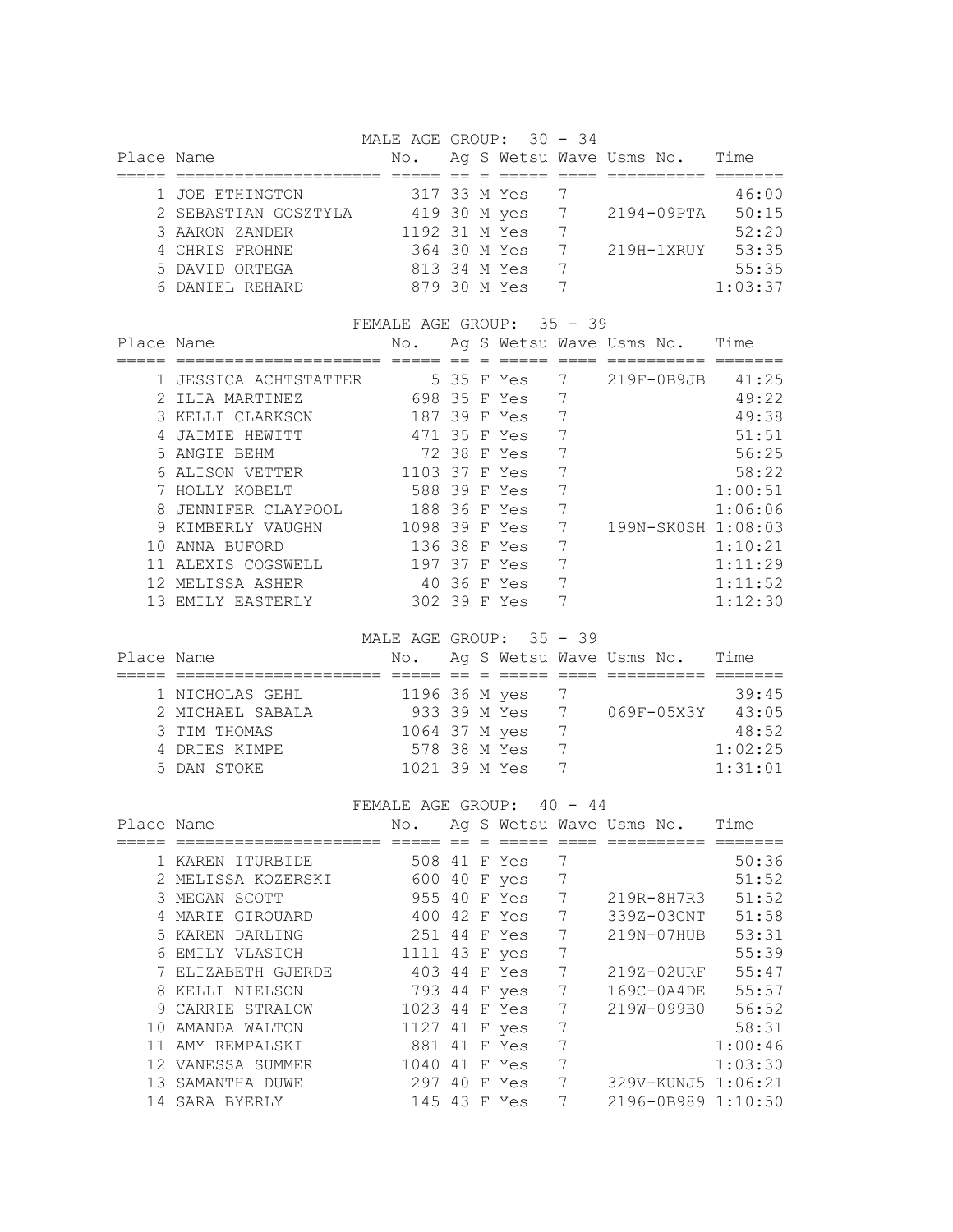| 15 AMY STEWART SMITH | 1019 42 F Yes | 1:14:39 |
|----------------------|---------------|---------|
| 16 TRICIA KENNEDY    | 567 42 F Yes  | 1:18:53 |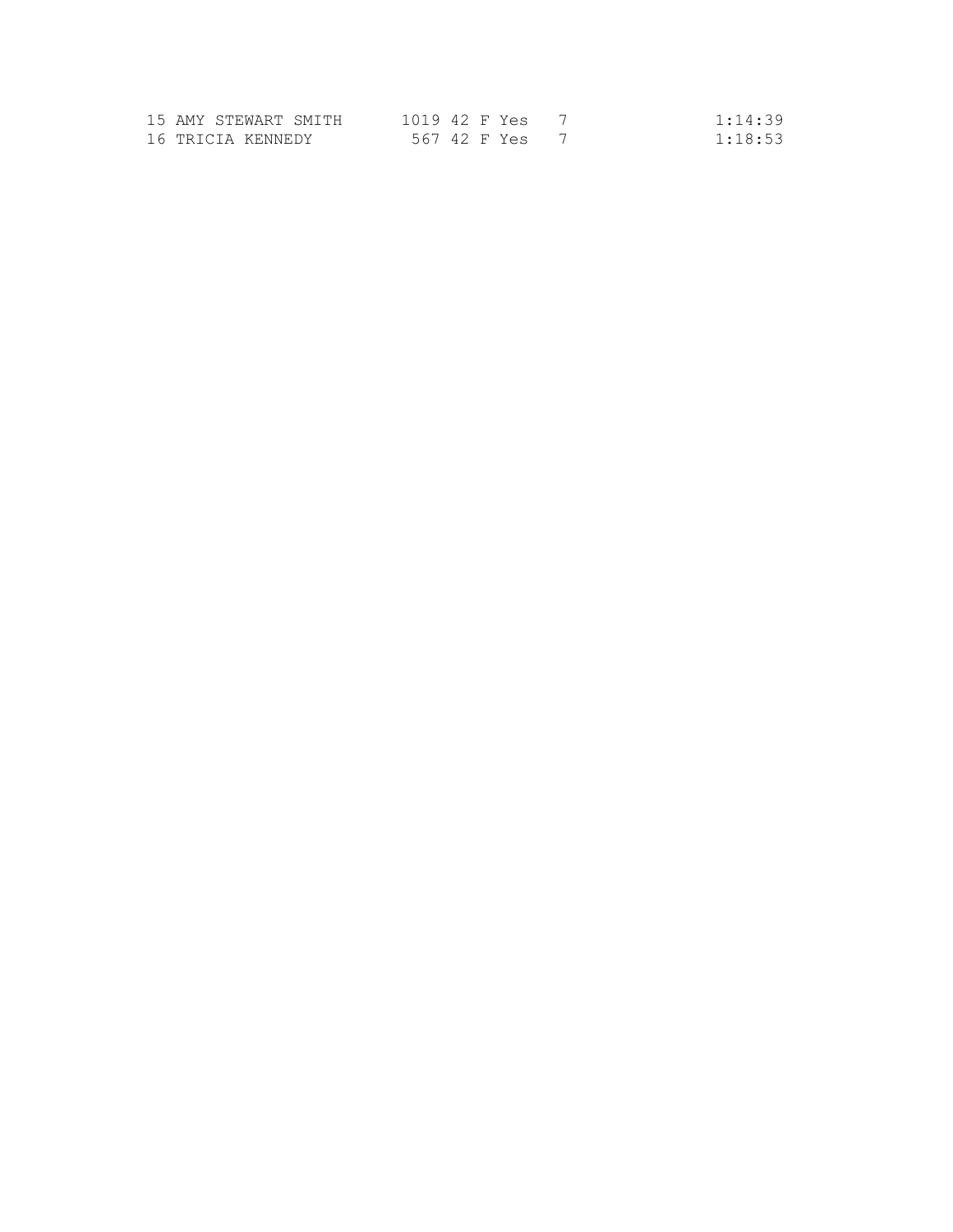MALE AGE GROUP:  $40 - 44$ 

| Place Name |                    | No.           |  |             | Ag S Wetsu Wave Usms No. | Time    |
|------------|--------------------|---------------|--|-------------|--------------------------|---------|
|            |                    |               |  |             |                          |         |
|            | 1 DAVID WICKSTROM  | 1162 44 M Yes |  |             |                          | 40:13   |
|            | 2 LARSE LARSEN     | 629 42 M Yes  |  |             |                          | 48:07   |
|            | 3 ERIC ANDERSON    |               |  | 29 42 M Yes |                          | 49:04   |
|            | 4 HOWARD SILVERMAN | 977 44 M Yes  |  |             |                          | 51:47   |
|            | 5 RAY WICKLANDER   | 1161 41 M Yes |  |             |                          | 57:52   |
|            | 6 ALEX LEVY        | 644 40 M Yes  |  |             |                          | 58:44   |
|            | 7 NILESH RAJADHYAX | 864 43 M Yes  |  |             | 219N-0A434 1:01:12       |         |
| 8.         | JOHN DOPPELHAMMER  | 281 41 M Yes  |  |             |                          | 1:12:31 |

FEMALE AGE GROUP: 45 - 49

| Place Name |                       | No.            |  |               |   | Ag S Wetsu Wave Usms No. | Time    |
|------------|-----------------------|----------------|--|---------------|---|--------------------------|---------|
|            |                       |                |  |               |   |                          |         |
|            | 1 JULIE VANWALSEM     |                |  | 1096 47 F Yes | 7 | 169D-0A9GZ               | 50:28   |
|            | 2 CATHERINE MARTINEZ  | 697 46 F yes   |  |               | 7 |                          | 50:31   |
|            | 3 MARISA BRINKS       |                |  | 121 45 F Yes  | 7 |                          | 50:50   |
|            | JULIE PETERSON        | 831 47 F yes 7 |  |               |   | 169P-09B8T               | 50:55   |
|            | 5 CARLA GARCIA        |                |  | 379 46 F Yes  | 7 |                          | 52:39   |
|            | 6 CHRISTINA BODY      |                |  | 97 48 F Yes   | 7 |                          | 52:55   |
|            | MICHELLE HUMES        | 498 48 F yes   |  |               | 8 |                          | 53:28   |
| 8          | HEIDI MORGAN          |                |  | 765 47 F Yes  | 7 |                          | 58:21   |
| 9          | ANDREA STRENING       | 1028 48 F Yes  |  |               | 7 |                          | 1:04:40 |
|            | AMY ALLEGRETTI        |                |  | 16 45 F yes   | 7 |                          | 1:05:14 |
|            | SUZANNE ANDERS        |                |  | 26 46 F Yes   | 4 |                          | 1:05:58 |
| 12         | MONICA KORELL         | 597 48 F Yes   |  |               | 7 |                          | 1:07:50 |
|            | 13 MARGARET WOHLFROM  | 1174 46 F Yes  |  |               | 7 |                          | 1:09:04 |
|            | MOLLIE BENEDICT       |                |  | 75 48 F Yes   | 7 |                          | 1:11:41 |
| 1.5        | JANET WHALEN          | 1149 49 F Yes  |  |               | 7 |                          | 1:11:47 |
| 16         | CARRIE MEADE          | 733 49 F Yes   |  |               | 7 |                          | 1:16:07 |
|            | LISA RUTH KRUEGER     | 608            |  | 46 F Yes      | 7 |                          | 1:21:17 |
| 18         | NICOLE CUNNEA         | 237 49 F yes   |  |               | 7 |                          | 1:24:10 |
| 19         | CHRISTIANE SHAUGHNESS |                |  | 965 46 F Yes  | 7 |                          | 1:29:29 |
|            | 20 ANGELA BROOKS      |                |  | 124 45 F Yes  | 7 | 219F-G1UFG 1:47:56       |         |

|            |                      | MALE AGE GROUP: |              | 45 - 49 |                          |         |
|------------|----------------------|-----------------|--------------|---------|--------------------------|---------|
| Place Name |                      | No.             |              |         | Ag S Wetsu Wave Usms No. | Time    |
|            |                      |                 |              |         |                          |         |
|            | 1 NOAH ISACKSON      |                 | 506 45 M Yes | 7       |                          | 44:13   |
|            | 2 ADAM HAUSSERMANN   |                 | 455 47 M Yes | 7       | $219F-0AVRF$             | 49:20   |
|            | 3 IGNACIO CORTINA    |                 | 217 48 M Yes | 7       | 209W-09AY2               | 50:05   |
|            | ELLIS ROSENZWEIG     |                 | 919 45 M Yes | 7       |                          | 50:30   |
|            | 5 TEDD GIROUARD      |                 | 402 47 M Yes | 7       | 3398-07Z9D               | 55:53   |
| 6          | LANCE SILVERMAN      |                 | 978 49 M Yes | 7       | 309G-01Z36               | 56:37   |
|            | JARED WUNSCH         | 1183 48 M yes   |              | 7       |                          | 57:01   |
| 8          | MICHAEL FINCH        |                 | 332 45 M Yes | 7       | 309R-09G37               | 57:12   |
| 9.         | LUIS FELIPE BIROLINI |                 | 85 48 M yes  | 7       |                          | 57:16   |
| 1 O        | FRANCISCO CAMACHO    |                 | 148 49 M Yes | 7       | 219V-086U1               | 58:06   |
|            | STEVEN WOOD          | 1176            | 48 M Yes     | 7       |                          | 1:01:12 |
| 12         | DON RILEY            | 891             | 49 M Yes     | 7       |                          | 1:08:36 |
| 13         | JOHN HOPKINS         |                 | 488 46 M Yes | 7       |                          | 1:08:36 |
| 14         | BENJAMIN DUFFY       |                 | 294 46 M Yes | 8       |                          | 1:10:33 |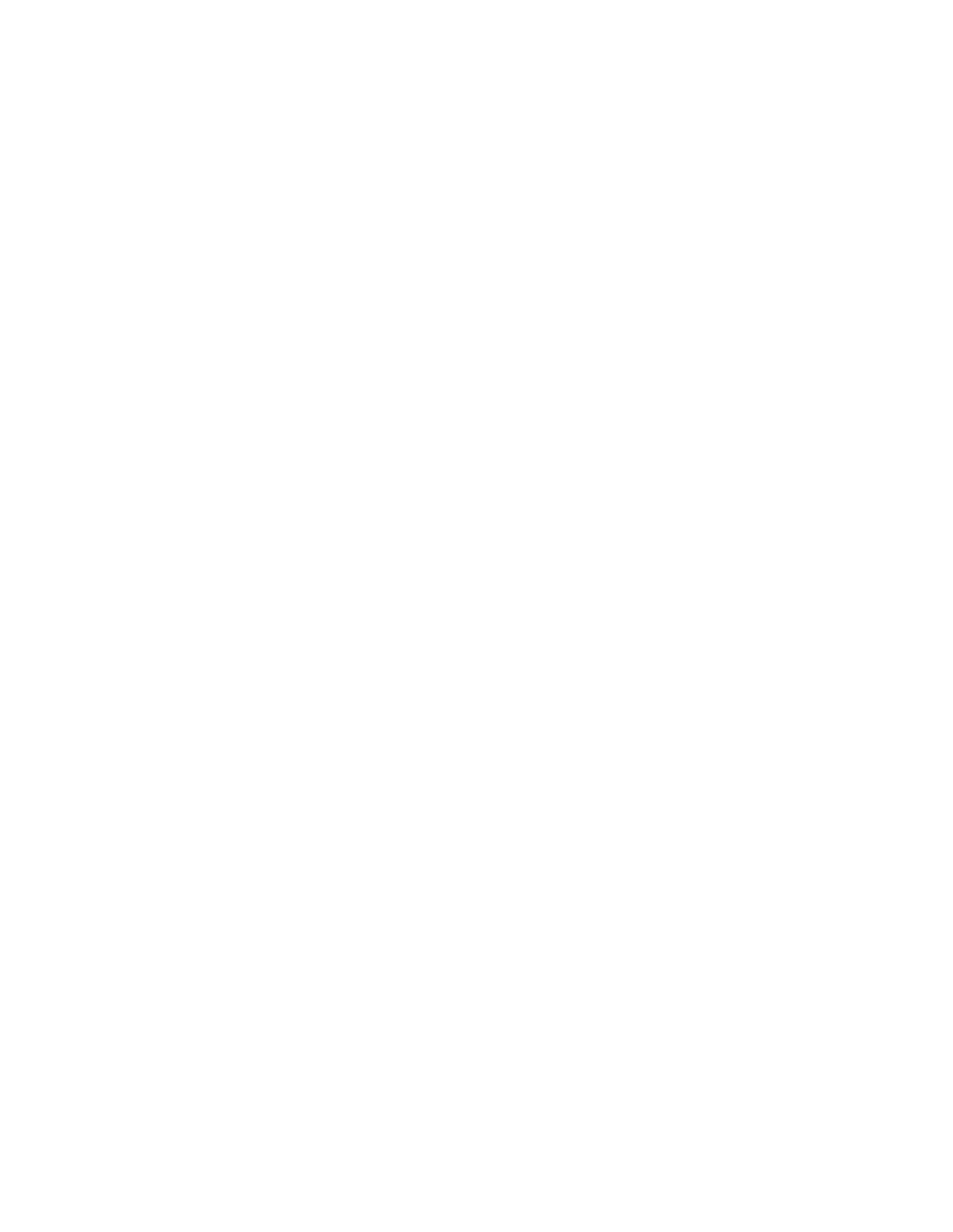FEMALE AGE GROUP: 50 - 54

| Place Name |                    | No.           |    |   |              |   | Ag S Wetsu Wave Usms No. | Time    |
|------------|--------------------|---------------|----|---|--------------|---|--------------------------|---------|
|            |                    |               |    |   |              |   |                          |         |
|            | 1 KIMBERLY STEVENS | 1017 54 F Yes |    |   |              | 8 |                          | 42:04   |
|            | JENNIFER VALLO     | 1088          | 54 | F | Yes          | 8 | 329A-05SU4               | 44:04   |
| 3          | TRACY HENDERSHOT   | 463 53 F Yes  |    |   |              | 8 | 179C-01UB7               | 51:10   |
|            | ALEXANDRA MIKESELL | 747 53 F Yes  |    |   |              | 8 |                          | 54:50   |
| .5         | ELIZABETH SELTZER  | 961           |    |   | 50 F Yes     | 8 | 2192-02UH2               | 54:56   |
| 6          | KATHLEEN GRATIAS   | 422 51        |    |   | F Yes        | 8 | 3294-07THP               | 58:32   |
|            | KATHRYN HENKE      | 464 52 F Yes  |    |   |              | 8 |                          | 58:41   |
| 8          | MICHELLE STROUD    | 1031 53 F Yes |    |   |              | 8 | 2193-0AVSK               | 59:34   |
| 9          | SANDRA MCBRIDE     | 712 52 F yes  |    |   |              | 8 | 1395-0233D 1:03:29       |         |
|            | ANITA HALVORSEN    |               |    |   | 442 50 F Yes | 8 |                          | 1:04:22 |
|            | SUZANNE MAJEWSKI   | 688 53 F yes  |    |   |              | 8 | 109G-0373F 1:06:41       |         |
| 12         | STEPHANIE JONES    | 544 54        |    |   | F Yes        | 8 |                          | 1:07:38 |
| 13         | SUZANNA STELLER    | 1014 50       |    |   | F Yes        | 8 |                          | 1:08:36 |
|            | 14 HOLLY GILSON    | 398 52 F Yes  |    |   |              | 8 | 2194-0AVHX 1:11:24       |         |
| 1.5        | PATRICIA CUPURO    | 238           |    |   | 53 F Yes     | 8 |                          | 1:14:22 |
|            | ANDREA BOUR PLANT  | 107           | 53 |   | F Yes        | 5 | 1796-0ARXZ 1:18:20       |         |
|            | 17 LISA ANGEL      | 34            | 51 |   | F Yes        | 8 |                          | 1:23:01 |
| 18         | AMY GROESSL        | 428 50        |    |   | F Yes        | 8 |                          | 1:24:46 |
|            | 19 HEIDI MUSSER    | 778           |    |   | 53 F Yes     | 8 | 219P-05F45 1:40:01       |         |

MALE AGE GROUP: 50 - 54

| Place Name |                     | No.           |  |             |   | Ag S Wetsu Wave Usms No. | Time    |
|------------|---------------------|---------------|--|-------------|---|--------------------------|---------|
|            |                     |               |  |             |   |                          |         |
|            | 1 PATRICK DONOVAN   | 279 52 M Yes  |  |             | 8 | 169H-05V11               | 44:26   |
|            | 2 MICHAEL SCHIESL   | 947 53 M yes  |  |             | 8 | 219J-01X47               | 45:14   |
|            | 3 MATTHEW PHILLIPS  | 835 51 M Yes  |  |             | 8 |                          | 48:12   |
|            | 4 DANIEL SMITH      | 993 54 M Yes  |  |             | 8 |                          | 52:19   |
|            | 5 TIM DIBADJ        | 272 54 M Yes  |  |             | 8 |                          | 52:37   |
|            | 6 PAUL CUSHMAN      | 240 51 M Yes  |  |             | 8 |                          | 52:55   |
|            | 7 MICHAEL WAECHTER  | 1115 51 M Yes |  |             | 8 | 219P-06YRW               | 54:00   |
|            | 8 ERIC LUESEBRINK   | 671 52 M Yes  |  |             | 8 |                          | 55:40   |
|            | 9 DOUG BAILEY       |               |  | 47 51 M Yes | 8 |                          | 1:03:09 |
| 1 O        | DANIEL BURKE        | 139 50 M Yes  |  |             | 8 |                          | 1:08:45 |
|            | <b>JAMES BOYLE</b>  | 110 54 M Yes  |  |             | 8 |                          | 1:17:47 |
|            | 12 KENNETH KACZMARZ | 546 50 M Yes  |  |             | 8 |                          | 2:11:40 |

## FEMALE AGE GROUP: 55 - 59

| Place Name |                        | No.           |  |   | Ag S Wetsu Wave Usms No. | Time    |
|------------|------------------------|---------------|--|---|--------------------------|---------|
|            |                        |               |  |   |                          |         |
|            | 1 MARIANNE GRUNDHOEFER | 431 55 F Yes  |  | 8 | 1590-07R4Y               | 46:50   |
|            | 2 AMY HEDSTROM         | 459 55 F Yes  |  | 8 |                          | 48:34   |
|            | 3 MARGARET TALEB       | 1051 57 F Yes |  | 8 |                          | 51:57   |
|            | 4 KIM SHEEHAN          | 969 58 F yes  |  | 8 | 219A-02VE7               | 55:52   |
|            | 5 LISA RATTI           | 873 58 F Yes  |  | 8 |                          | 58:51   |
|            | 6 LINDA COADY          | 193 58 F Yes  |  | 8 | 219D-02VFX 1:01:44       |         |
|            | 7 MICHELLE GAGNARD     | 373 59 F Yes  |  | 8 | 2191-09PUT 1:05:47       |         |
|            | 8 KAREN KORTELING      | 598 55 F yes  |  | 8 | 219T-0709T 1:07:43       |         |
|            | 9 ANDREA BRANDS        | 113 56 F Yes  |  | 8 | 2191-09MKJ 1:09:39       |         |
|            | 10 LISA WILLIAMS       | 1167 56 F Yes |  | 8 |                          | 1:13:41 |
|            | MARY SCOTT             | 954 58 F Yes  |  | 8 |                          | 1:24:05 |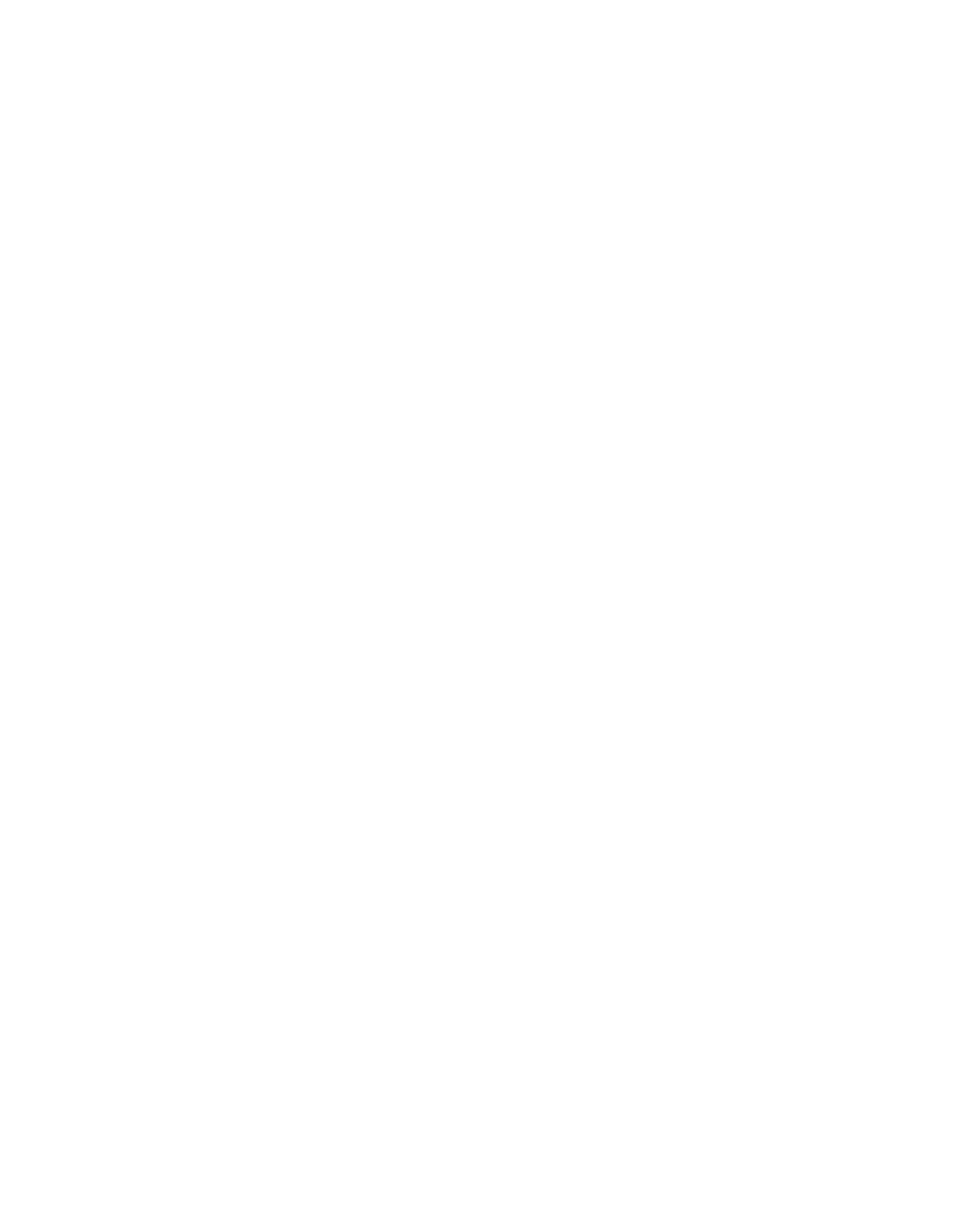|            |                      | MALE AGE GROUP: 55 - 59 |  |              |         |                               |         |
|------------|----------------------|-------------------------|--|--------------|---------|-------------------------------|---------|
| Place Name |                      | No.                     |  |              |         | Ag S Wetsu Wave Usms No. Time |         |
|            |                      |                         |  |              |         |                               |         |
|            | 1 CURT HORVATH       |                         |  | 492 57 M yes | 8       | 219H-05YC2                    | 41:35   |
|            | 2 MICHAEL ETIENNE    |                         |  | 318 59 M Yes | 8       | 199M-029G7                    | 44:15   |
|            | 3 ROBERT KALISKI     |                         |  | 549 58 M Yes | 8       | 329P-0309F                    | 46:38   |
| 4          | PATRICK FLEMING      |                         |  | 342 58 M yes | $\,8\,$ | 309K-0AADX 47:39              |         |
| 5          | MARK FLEMING         | 341 55 M Yes            |  |              | 8       | 339U-0A0UP                    | 48:44   |
| 6          | JOHN CONROYD         | 211 58 M Yes            |  |              | 8       | 2193-02UHM                    | 50:22   |
| 7          | TODD MITCHELL        | 758 56 M Yes            |  |              | 8       | 339E-05F2X                    | 51:01   |
| 8          | HARVEY JOHNSON       | 535 59 M Yes            |  |              | 8       |                               | 52:21   |
| 9          | JEFF MULLARKEY       | 772 55 M Yes            |  |              | 8       |                               | 52:59   |
| 10         | HOLDEN BANK          |                         |  | 52 59 M yes  | $\,8\,$ | 329G-030XU 53:44              |         |
| 11         | BRADLEY KULAT        | 614 58 M Yes            |  |              | 8       | 219B-0AU4T                    | 54:53   |
|            | 12 DAVID HARACZ      | 447 58 M Yes            |  |              | 8       |                               | 55:01   |
|            | 13 STEVE GORSKI      | 417 55 M yes            |  |              | 8       |                               | 55:27   |
|            | 14 ROGER FARLEY      | 324 55 M Yes            |  |              | 8       |                               | 55:41   |
| 1.5        | DAVID DABERTIN       | 242 57 M Yes            |  |              | 8       | 169P-05YF8 56:09              |         |
| 16         | SCOTT STEWART        | 1018                    |  | 58 M Yes     | 8       |                               | 57:08   |
|            | 17 BRADLEY GILCHRIST | 396 56 M Yes            |  |              | 8       | 409M-01MHJ 57:28              |         |
|            | 18 VINCENT CORVARI   | 219 55 M Yes            |  |              | 8       | 1697-06EH0 59:47              |         |
| 19         | DAVID ANDERSON       | 28                      |  | 57 M yes     | $\,8\,$ | 219W-02UU6 1:03:02            |         |
| 20         | JOHN CULLINANE       | 235 58 M Yes            |  |              | 8       | 2196-0A6DG 1:03:18            |         |
| 21         | DANIEL DOOHER        | 280 59 M Yes            |  |              | 8       | 109P-037Y2 1:08:09            |         |
| 22         | GERMAN RIVERA        | 897                     |  | 59 M Yes     | 8       |                               | 1:23:19 |
|            | 23 CLIFF CHEW        | 174 55 M Yes            |  |              | 8       |                               | 1:25:19 |
|            | 24 RICHARD WEEKS     | 1134 59 M Yes           |  |              | 8       |                               | 1:28:07 |
| 25         | JEFF LACZYNSKI       |                         |  | 620 56 M Yes | 8       |                               | 2:11:37 |

FEMALE AGE GROUP: 60 - 64

| Place Name |                    | No.          |  |             |   | Aq S Wetsu Wave Usms No. | Time    |
|------------|--------------------|--------------|--|-------------|---|--------------------------|---------|
|            |                    |              |  |             |   |                          |         |
|            | 1 BARBARA RANDOLPH | 868 61 F Yes |  |             | 8 | 1399-064ZZ               | 50:12   |
|            | 2 CATHERINE BURTON | 141 62 F Yes |  |             | 8 | 4391-088DR 56:42         |         |
|            | 3 BETH SCHERER     | 946 60 F Yes |  |             | 8 | 219G-087JK 1:00:51       |         |
|            | 4 NANCY LEE        | 638 60 F Yes |  |             | 8 | 2199-09WBA 1:03:15       |         |
|            | 5 DIANN BAUER      |              |  | 67 61 F yes | 8 | 229S-05U1Y 1:04:07       |         |
|            | 6 SUSAN BOVA       | 108 63 F Yes |  |             | 8 | 219R-02WDX 1:06:31       |         |
|            | 7 BARBARA SHUFELDT | 974 62 F yes |  |             | 8 | $2194 - 02V59$ 1:06:49   |         |
|            | 8 MARILYN KULAK    | 613 63 F yes |  |             | 8 | 2198-02WB2 1:12:25       |         |
|            | 9 CLAUDIA FEGAN    | 326 64 F Yes |  |             | 8 |                          | 1:44:16 |
|            | <b>JANE MONTES</b> | 759 63 F Yes |  |             | 8 | 2199-06NXH 1:51:18       |         |

| MALE AGE GROUP: 60 - 64<br>_____ |  |  |  |
|----------------------------------|--|--|--|
|----------------------------------|--|--|--|

| Place Name |                   | No.           |  |              |   | Ag S Wetsu Wave Usms No. | Time  |
|------------|-------------------|---------------|--|--------------|---|--------------------------|-------|
|            |                   |               |  |              |   |                          |       |
|            | 1 JORGE CORTINA   | 218 60 M Yes  |  |              | 8 | 129Y-05UGB               | 41:33 |
|            | 2 MITCH SAKS      |               |  | 935 61 M Yes | 8 | 1290-02K4A               | 45:16 |
|            | 3 WILLIAM HASSE   |               |  | 454 63 M yes | 8 | $169D-02UTZ$             | 47:27 |
|            | 4 STEPHEN AHLERS  |               |  | 8 63 M yes   | 8 | 1096-0370V               | 53:40 |
|            | 5 JEFFREY CONKLIN | 208 61 M yes  |  |              | 8 |                          | 53:44 |
|            | 6 PAUL STALTER    | 1008 64 M yes |  |              | 8 | 219Y-02X5X               | 57:28 |
|            | 7 BRYAN LILLY     |               |  | 651 63 M Yes | 8 | 169U-062ZH               | 57:34 |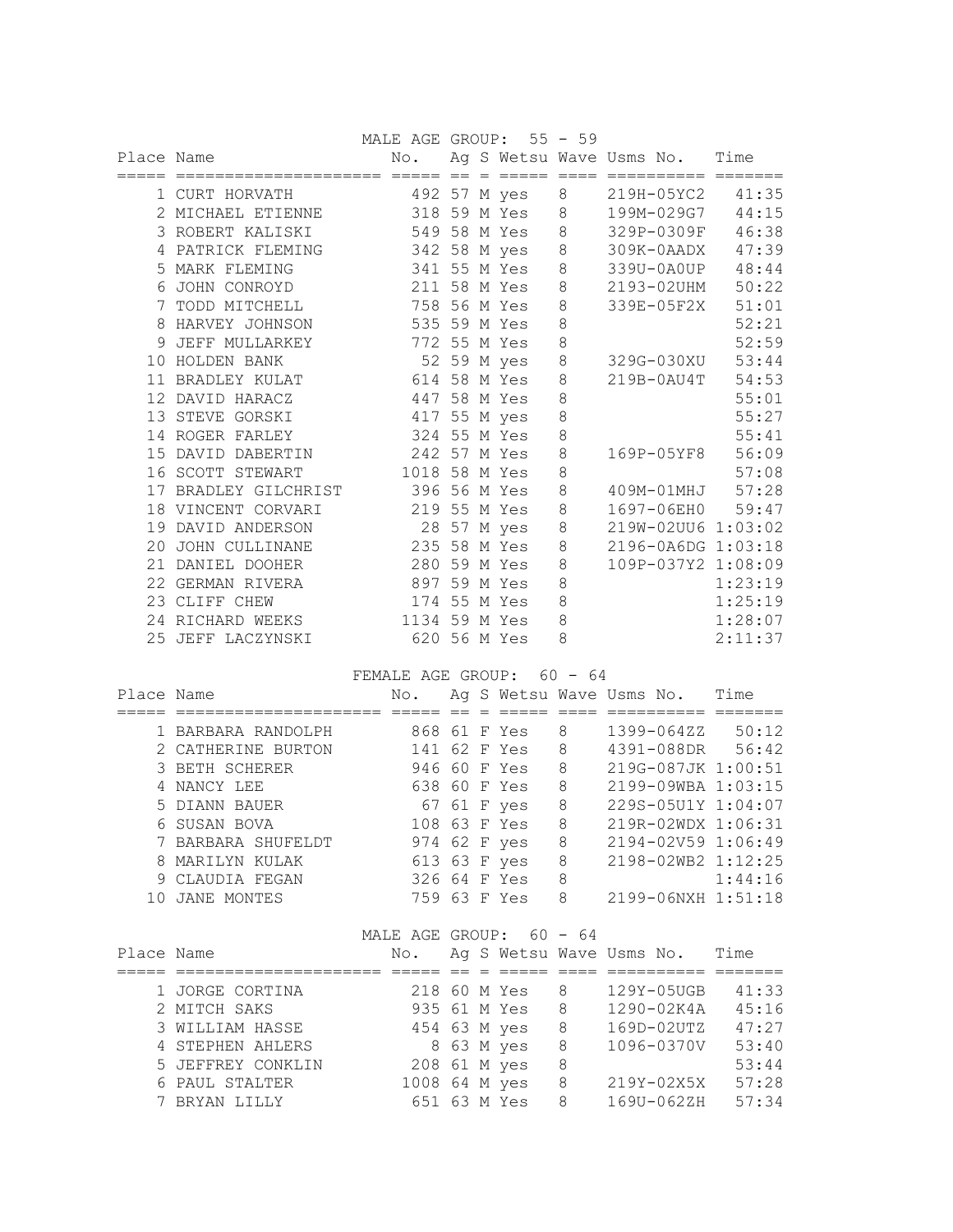| 8 EDWARD DOLEZAL  | 278 62 M ves |                |     | 219U-EYEDR 59:30   |  |
|-------------------|--------------|----------------|-----|--------------------|--|
| 9 WILLIAM COOPER  | 215 64 M Yes |                | - 8 | 1896-0B9HM 1:16:02 |  |
| 10 STEVEN KINEMAN |              | 581 60 M ves 8 |     | 1990-069KV 1:22:30 |  |